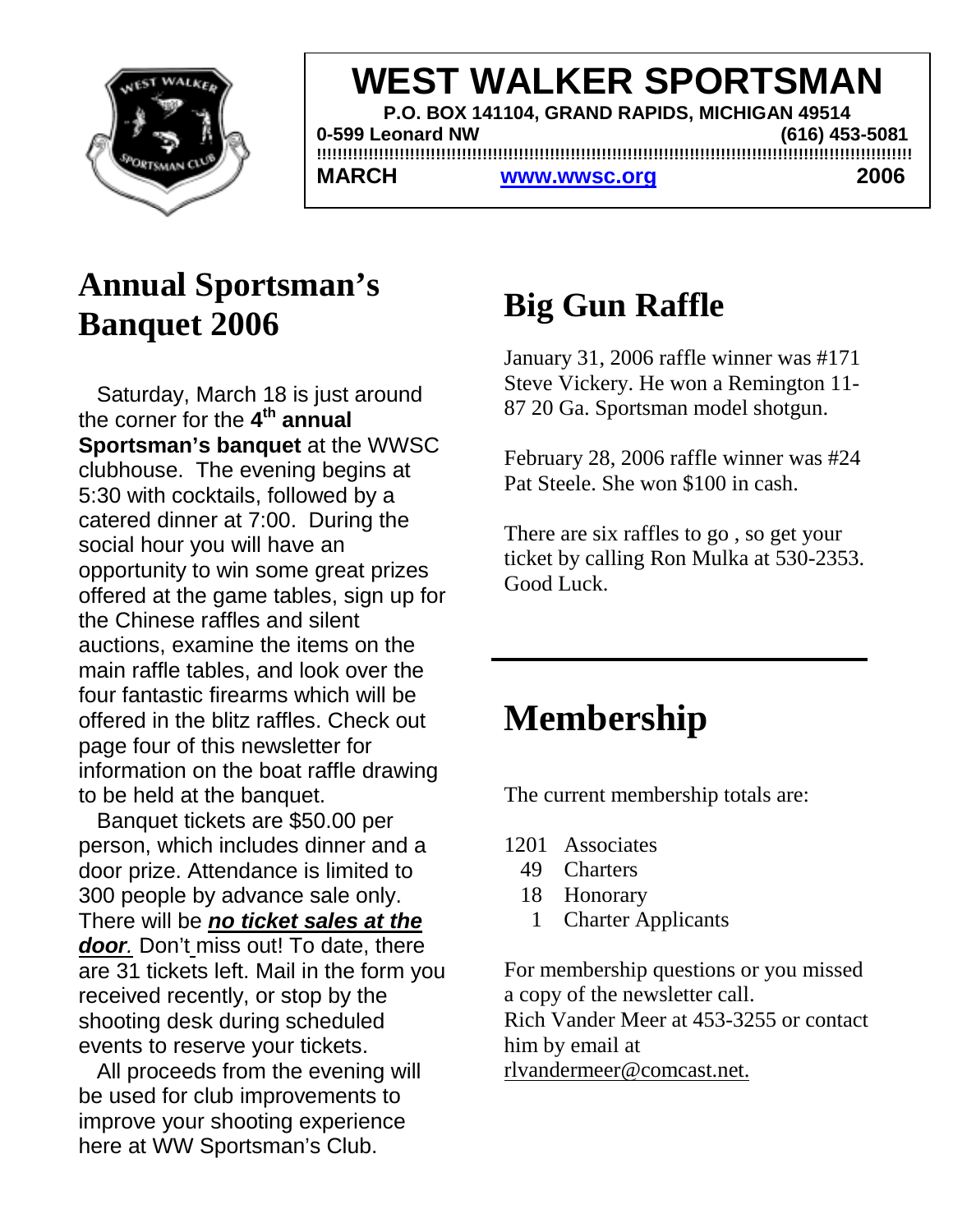### **Here are some archery bits**:

 The winter archery is under full swing. We have 23 archers participating in the Thursday night league.

 The Girls league has been meeting on Tuesday nights (excluding the second Tuesday of the month); any female archer member is welcome to join us.

 The second session of the Saturday morning Kids archery class has begun. The remaining dates are March 4, 11, 18, 25 and April 1. The cost for each class is \$6.

 The first of two LMAA events at West Walker was held Feb 17, 18 and 19. On Friday the Kids Fun shoot was held, with 15 kids participating in the event. On Saturday and Sunday the LMAA NFAA target tournament was held with 60 participants. Congratulations to West Walker Members:

 **Mac DeBauur (1st place Boys Cub Barebow), Casey DeBauur (2nd place Boys Cub Barebow)**

 **Kylea Horling (1st place Girls Cub Barebow), Kim VanAusdall (1st place Girls Cub Freestyle)**

 **Mackenzie Huber (2nd place Girls Cub Freestyle)**

**& Joan Schultes (1st place Adult Female Freestyle**).

**The next LMAA event will be April 1 and 2.**

If you are interested in more information in any of the Archery events at West Walker, please contact **Vince Schultes at 616-895-5009.**

#### **RANGE WORK**

**Ranges are still being affected by sewer work by Tallmadge Township. Please bear with us.**

#### **BANQUET HALL RENTAL**

**The clubhouse is available to WWSC members only for rental. Contact Jackie Bourgard at (616) 261-8001 or email jbourgard@comcast.net**

### **NRA MEMBERSHIP**

**Just a reminder that you can further support the WWSC by renewing or joining the NRA by allowing the club to process your application. Here's how... You can send your NRA new or renewal membership payment, payable to: NRA, to us for processing. We will handle the rest! Thank you!**

**Send your check to: Barry Anderson WWSC / NRA Membership PO Box 141362 Grand Rapids, MI 49514**

#### **SKEET & TRAP**

#### **2006 SPRING LEAGUE APRIL 5- JUNE 7**

**(YOU MUST HAVE 4 REGISTERED LINES IN BY APRIL 19) \$ 30.00 INCLUDES – REGISTRATION & ONE EVENT \$ 15.00 FOR EACH ADDITIONAL EVENT \$ 8.00 PER TEAM EVENT \$ 40.00 "PREPAY CARD" (EACH EVENT) – ENTERS YOU INTO A DRAWING FOR A CASE OF SHELLS. SKEET TRAP GAGE……….12, 20, 28, 410……………….12 TEAMS………2 & 5 PERSONS………….2 & 5 PERSONS IF THERE ARE NOT 3 OR MORE GAGES OR TEAMS, THE EVENT WILL BE CANCELLED. LEAGUES AVAILABLE: FATHER-CHILD & JUNIOR NOTE: SPRING LEAGUE BANQUET WILL BE SATURDAY, JUNE 24. THERE WILL BE A FUN SHOOT STARTING AT 2:30 , NORMAL SHOOTING FEE FOR THIS FUN SHOOT, FOLLOWED BY DINNER. WINTER LEAGUE BANQUET**

**!!! SIGN UP NOW !!! WHEN?......FRIDAY, APRIL 14, @ 6:00PM COST?.....FREE FOR YOU, IF YOU SHOOT IN THE WINTER LEAGUE. GUEST COST?...... \$13.00 PER GUEST…CHEAP AT TWICE THE PRICE. THERE WILL BE \$\$\$ RAFFLES \$\$\$.**

#### **RYLEE'S ACE HARDWARE**

**1121 MICHIGAN STREET NE,** NEAR FULLER **451-0724 New and Used Firearms Large Selection of : AMMO……….….RELOADING SUPPLIES HOLSTERS.………ELECTRONIC SIGHTS SCOPES ………CLEANING EQUIPMENT**

> Newsletter editor: Russ Hodder rhoddersr@comcast.net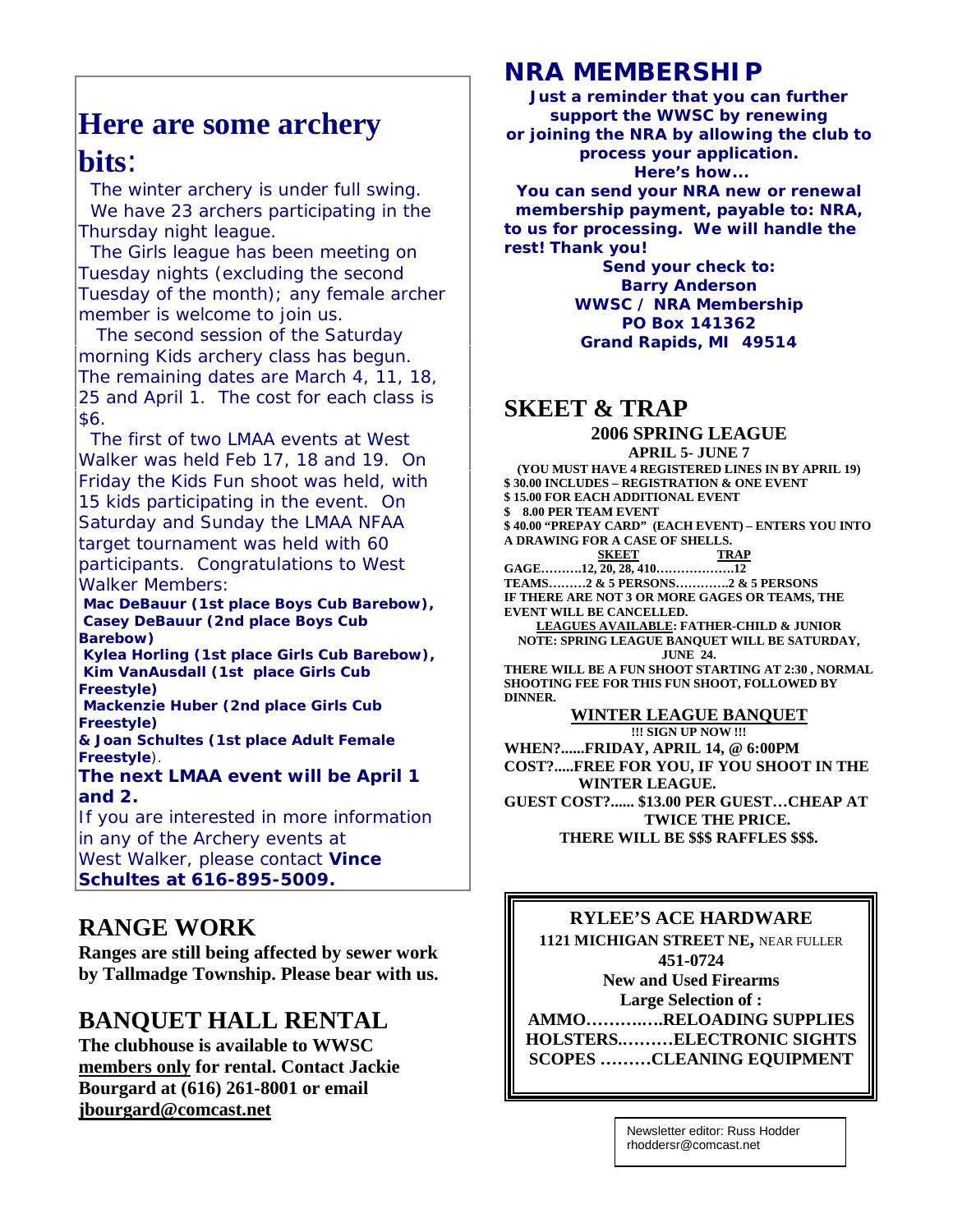| <b>MARCH</b>                                                                    |                                                      |                                                 |                                                                                              | 2006                                                           |                                                                  |                                                                                                        |
|---------------------------------------------------------------------------------|------------------------------------------------------|-------------------------------------------------|----------------------------------------------------------------------------------------------|----------------------------------------------------------------|------------------------------------------------------------------|--------------------------------------------------------------------------------------------------------|
|                                                                                 |                                                      |                                                 |                                                                                              |                                                                |                                                                  |                                                                                                        |
| <b>Sun</b>                                                                      | <b>Mon</b>                                           | <b>Tue</b>                                      | Wed                                                                                          | <b>Thu</b>                                                     | Fri                                                              | <b>Sat</b>                                                                                             |
|                                                                                 |                                                      |                                                 | 1<br>Archery,<br><b>Trap &amp; Skeet</b><br>9 to 12 AM<br>6 to 10 PM                         | $\overline{2}$<br><b>Duck</b><br><b>Hunters</b><br>Meet 7 to 9 | 3                                                                | $\overline{\mathbf{4}}$<br>Archery,<br><b>Trap &amp; Skeet</b><br>10 to $2$                            |
| 5<br>Archery,<br><b>Trap &amp; Skeet</b><br>10 to 2                             | 6<br><b>NWTF</b><br><b>Meets</b><br><b>7 to 9 PM</b> | $\overline{7}$                                  | 8<br>Archery,<br><b>Trap &amp; Skeet</b><br>9 to 12 AM<br>6 to 10 PM                         | 9<br><b>Charter</b><br><b>Meeting</b><br>7:30 PM               | 10                                                               | 11<br>Archery,<br><b>Trap &amp; Skeet</b><br>10 to 2                                                   |
| 12<br>Archery,<br><b>Trap &amp; Skeet</b><br>10 to 2                            | 13                                                   | 14                                              | 15<br>Archery,<br><b>Trap &amp; Skeet</b><br>9 to 12 AM<br>6 to 10 PM                        | 16                                                             | 17                                                               | 18<br>Archery,<br><b>Trap &amp; Skeet</b><br>10 to $2$<br><b>WWSC</b><br>Sportsman's<br><b>Banquet</b> |
| 19<br>Archery,<br><b>Trap &amp; Skeet</b><br>10 to $2$                          | 20                                                   | 21                                              | 22<br>Archery,<br><b>Trap &amp; Skeet</b><br>9 to 12 AM<br>6 to 10 PM                        | 23                                                             | 24                                                               | 25<br>Archery,<br><b>Trap &amp; Skeet</b><br>10 to 2<br><b>APRIL</b>                                   |
| 26<br>Archery,<br><b>Trap &amp; Skeet</b><br>10 to $2$                          | 27                                                   | 28<br><b>Board</b><br><b>Meeting</b><br>7:00 PM | 29<br>Archery,<br><b>Trap &amp; Skeet</b><br>9 to 12 AM<br>6 to 10 PM                        | 30                                                             | 31                                                               | Archery,<br><b>Trap &amp; Skeet</b><br>10 to 2<br><b>LMAA</b>                                          |
| $\overline{2}$<br>Archery,<br><b>Trap &amp; Skeet</b><br>10 to 2<br><b>LMAA</b> | 3<br><b>NWTF</b><br><b>Meets</b><br>7 to 9 PM        | $\overline{\mathbf{4}}$                         | 5<br>Archery,<br><b>Trap &amp; Skeet</b><br>9 to 12 AM<br>6 to 10 PM<br><b>SPRING LEAGUE</b> | 6<br><b>Duck</b><br><b>Hunters</b><br>Meet 7 to 9              | 7                                                                | 8<br>Archery,<br><b>Trap &amp; Skeet</b><br>10 to 2                                                    |
| 9<br>Archery,<br><b>Trap &amp; Skeet</b><br>10 to 2                             | 10                                                   | 11                                              | 12<br>Archery,<br><b>Trap &amp; Skeet</b><br>9 to 12 AM<br>6 to 10 PM                        | 13<br><b>Charter</b><br><b>Meeting</b><br>7:30 PM              | 14<br><b>WINTER</b><br><b>LEAGUE</b><br><b>BANQUET</b><br>6:00PM | 15<br>Archery,<br><b>Trap &amp; Skeet</b><br>10 to 2                                                   |